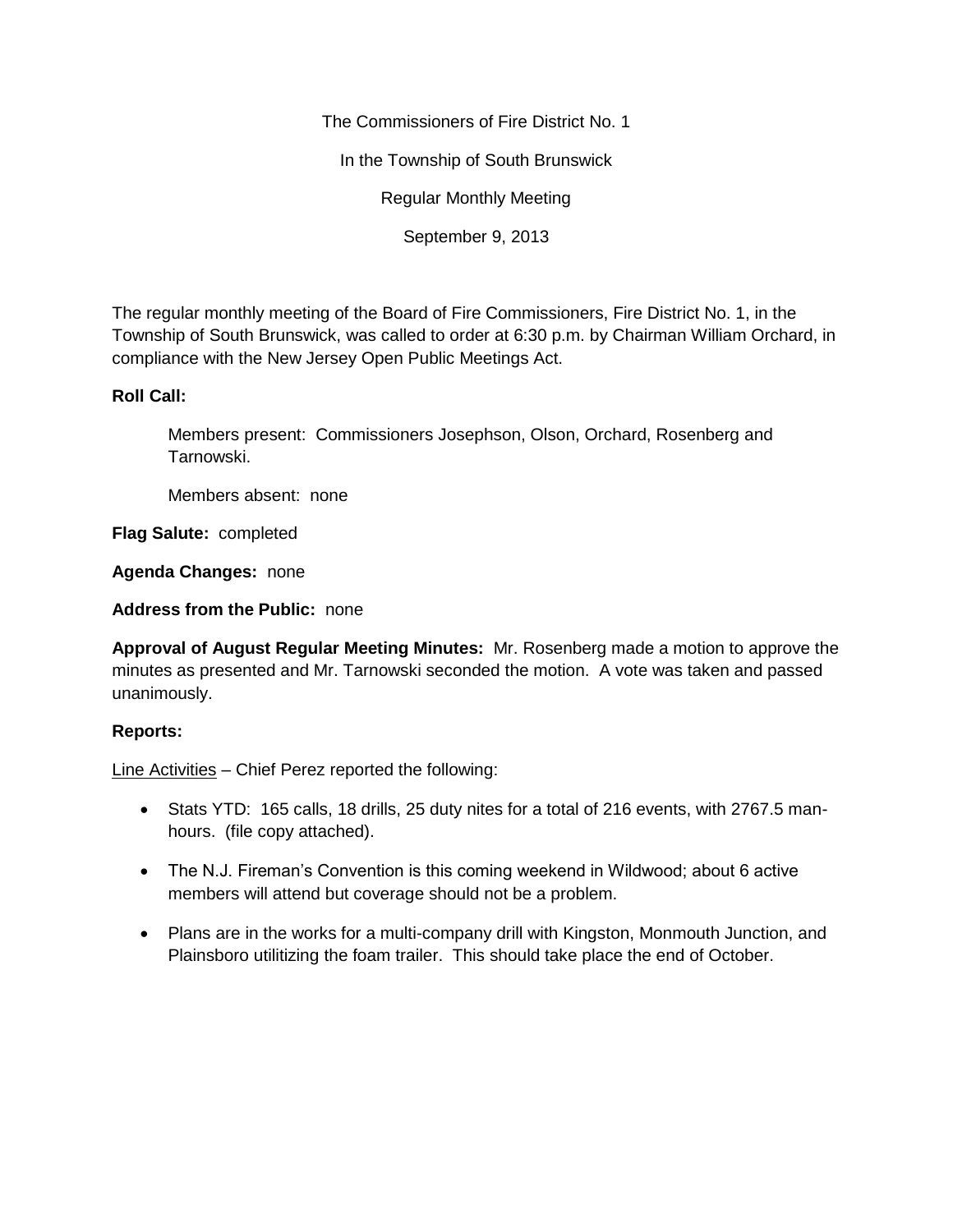$- 2 -$ 

President – Mr. Corris reported the following:

- For the month of August, there were 4 prospective members (3 probees and 1 junior).
- Two members who were on medical are now back on light duty.
- One non-active member had a blood clot in his leg but is doing well now.
- The Company participated in the Hugs for Brady Kickball Game and did good; they will participate in an end-of-the month Softball Game.
- Open House planning is underway.

Treasurer's Report/Voucher List – Mr. Rosenberg presented his report (file copy attached). He noted that there was a large purchase of hose, which came out of the Fire Equipment Budget. Mr. Rosenberg stated that a bill had been received for the bulk mailing of the Newsletter. The Board had previously discussed putting the mailer up on the web-site, therefore it was decided not to pay this bill.

As there was no further discussion on the Voucher List, Mr. Tarnowski made a motion to accept the List as presented and Mr. Josephson seconded the motion. A vote was taken and passed unanimously.

Secretary's Report - Mr. Olson had nothing to report.

Fire Coordinator's Report – Mr. Perez reported the following:

- 1. A thank you letter from Mercer County Fire Academy was read into the record for the donation of Engine 225 (file copy attached).
- 2. Parts for the repair of the Ladder Truck have still not been received but when the repairs are made, the regular PM and testing will be done at the same time. Mr. Perez stated that the electronic system will also be removed, as it has not worked well at all. It will be replaced with a regular camera system and a new center console installed.
- 3. The chassis for the Utility Truck has been ordered; delivery date has not been determined yet.
- 4. Station 23's fire inspection was fine and a certificate was received, which is good for one year.
- 5. The HGAC Procurement Program is all set up and ready for use.
- 6. As previously discussed, hose was purchased.
- 7. There is no long distance service available at Station 23.